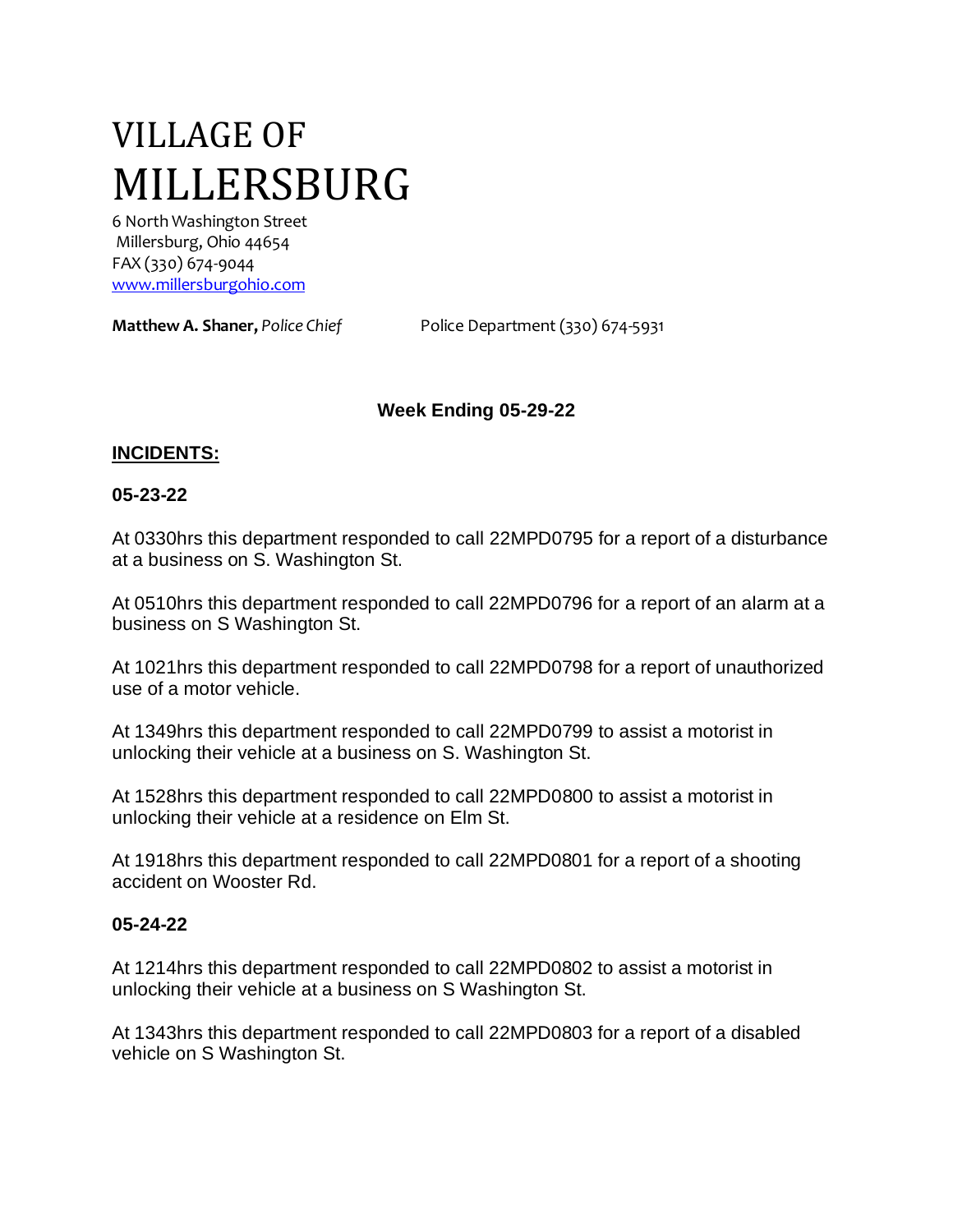At 1812hrs this department responded to call 22MPD0805 for a report of a suspicious vehicle at a residence on Lakeview Dr.

At 1826hrs this department responded to call 22MPD0806 for a report of a wreck less driver on Glen Dr.

At 2308hrs this department responded to call 22MPD0807 for a report of a 911 Hang up at a business on N Clay St.

At 1724hrs this department responded to call 22MPD0809 for a report of lost property on Jackson St.

# **05-26-22**

At 0816hrs this department responded to call 22MPD0810 for a report of a parking problem at a business on S. Washington St.

At 1226hrs this department responded to call 22MPD0811 for a 911 hang up call at a business on Glen Drive.

At 2121hrs this department responded to call 22MPD0812 for a report of fraud on S. Washington St.

At 2333hrs this department responded to call 22MPD0813 to assist a citizen on S. Washington St.

## **05-27-22**

At 1051hrs this department responded to call 22MPD0814 to assist the Holmes County Sheriff's office on Glen Drive.

At 1647hrs this department responded to call 22MPD0815 for a theft from a business on SR 39.

At 1724hrs this department responded to call 22MPD0816 for a report of junk on Railroad St.

At 1726hrs this department responded to call 22MPD0817 for a report of junk on S. Grant St.

At 2022hrs this department responded to call 22MPD0818 for a report of harassment on Massillon Rd.

At 2129hrs this department responded to call 22MPD0819 for a disturbance at a business on SR 39.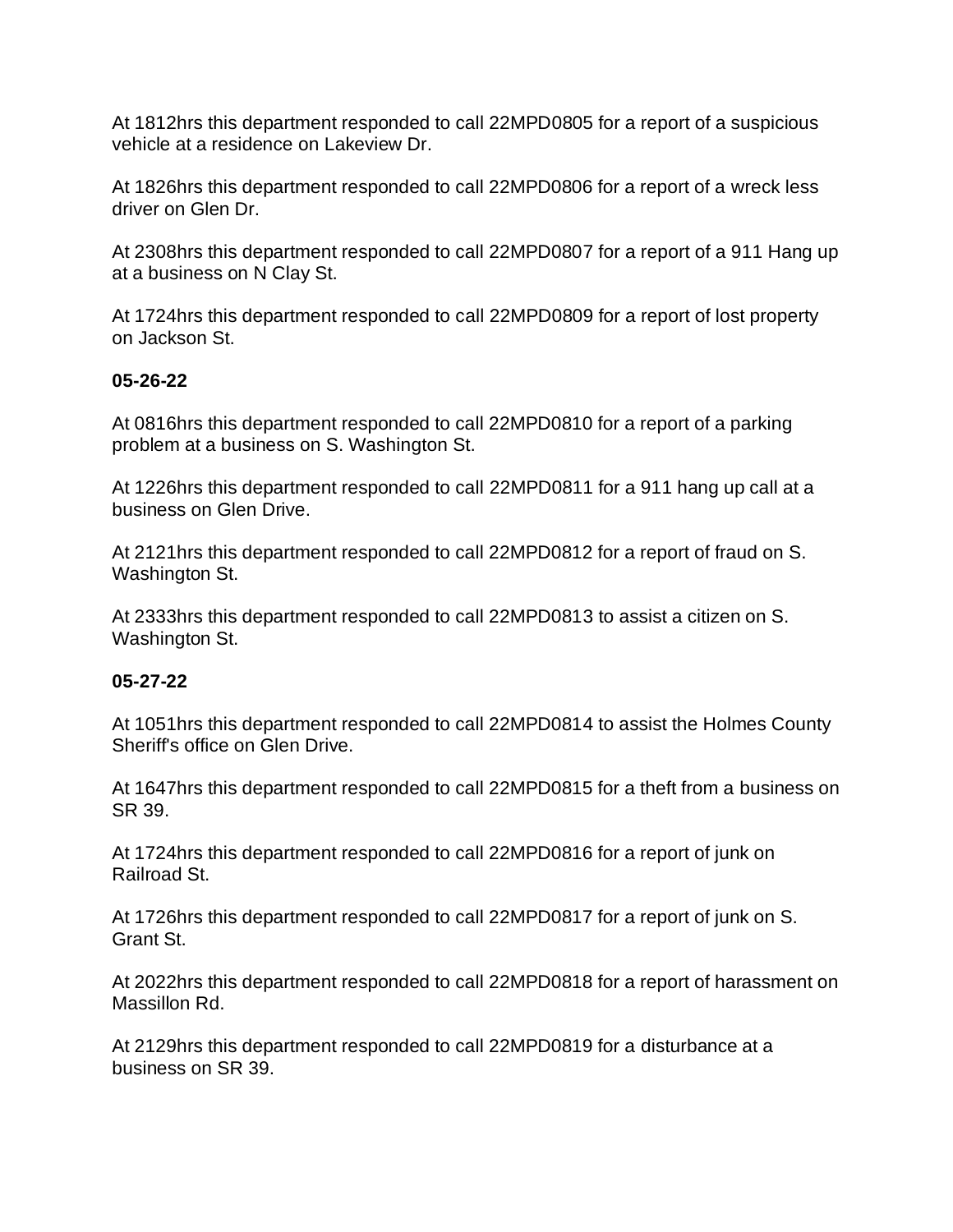At 2239hrs this department responded to call 22MPD0820 for a noise complaint on S. Washington St.

At 2243hrs this department responded to call 22MPD0821 for a report of theft from a residence on E. Jackson St.

# **05-28-22**

At 0659hrs this department responded to call 22MPD0822 for a report of a juvenile problem on Wooster Rd.

At 1116hrs this department responded to call 22MPD0823 for a welfare check on E. Jackson St.

At 2301hrs this department responded to call 22MPD0824 for report of animal problem at a residence on S Crawford St.

At 2310hrs this department responded to call 22MPD0825 for a noise complaint at a business on W Jackson St.

At 2326hrs this department responded to call 22MPD0826 for a parking problem on W. Jackson St.

# **05-29-22**

At 0120hrs this department responded to call 22MPD0827 for a report of harassment at a business on S. Washington St.

At 0739hrs this department responded to call 22MPD0828 for an argument on Massillon Rd.

At 1534hrs this department responded to call 22MPD0829 for a welfare check on Forlow St.

At 1752hrs this department responded to call 22MPD0830 for a report of abandoned property at a business on E Liberty St.

At 1842hrs this department responded to call 22MPD0831 for a report of a theft at a business on S Washington St.